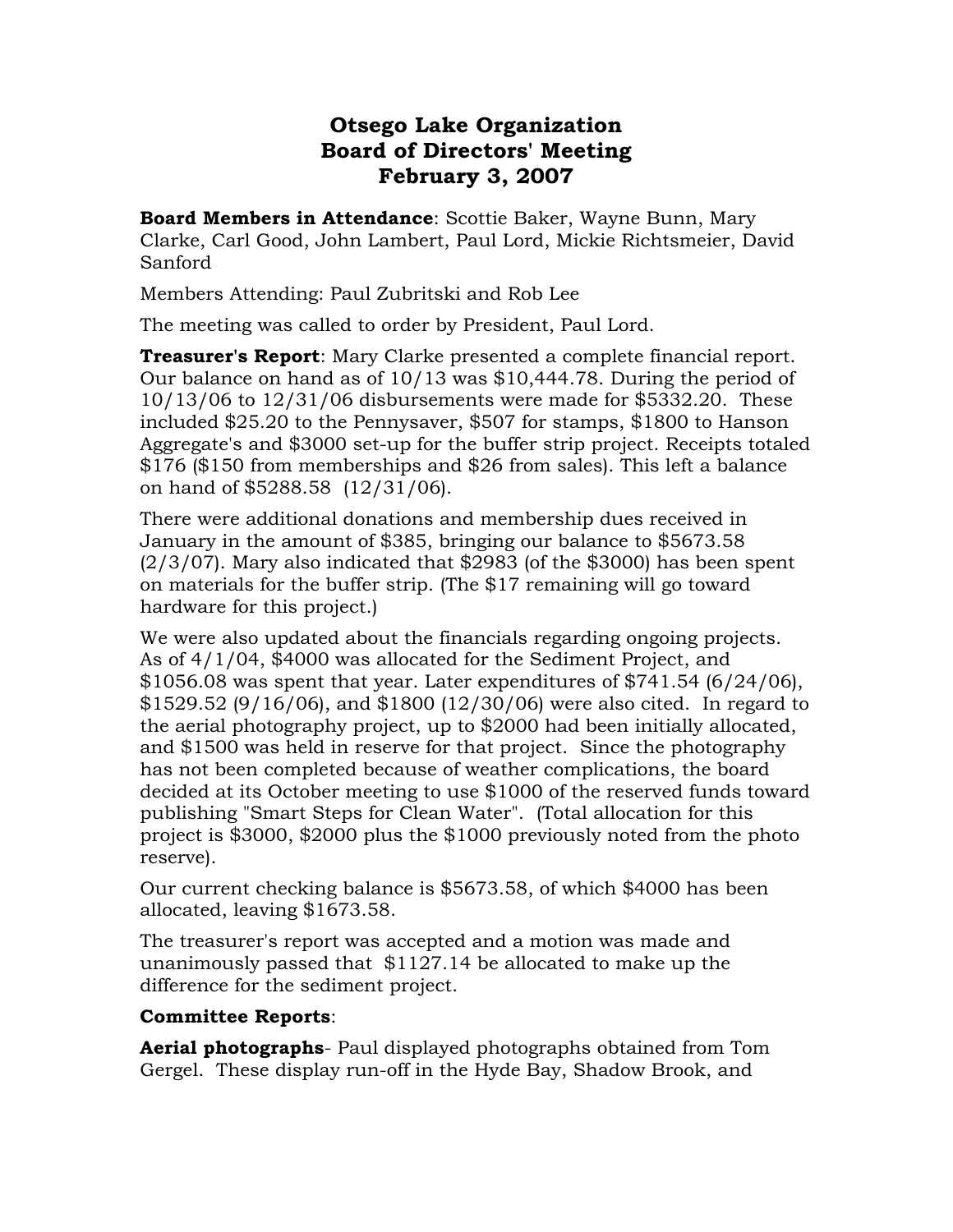Hayden Creek areas. We will add these to our display boards and use them in presentations.

**Non-Profit Status Renewal** - John Lambert reported that OLA's status was fine for the past year and that we have a 90 day grace period in which to renew for the upcoming year. John will resubmit our 1023 application and does not anticipate any difficulties.

**OLA website** - Burr Southworth has requested that we update the information available for our website which he maintains. Paul suggested that he and Mickie work on this based on the minutes and report back at our next meeting.

**No Wake Zone Buoys** - Paul reported that all the buoys are out and that the BFS has completely redone the scuba locker.

**Boat Inspections** - Carl reported that there had been 250 fewer launchings last season due to the weather. Plans are being made for this upcoming season, and Carl said that he is hopeful that OCCA will continue its \$10,000 grant to the Village for the boat wash.

**Water Quality** - Carl reports that a major concern is VHS (viral hemorrhagic septicemia) which results in huge fish kills in infected areas. VHS is rampant in the Northwestern US and is now in the Northeast. The St. Lawrence and Lakes Erie and Ontario have been affected, as has Conesius Lake. To try to stem the spread of VHS the federal government has ordered no transference of live fish. The DEC has become involved as well. Currently no more than 100 bait fish can be transported. This will be another area where the boat inspectors will be able to help. It was suggested that the DEC might do a presentation about VHS for Springfield, since the boat launch there has no inspectors.

**Merchandise** - Scottie reminded us that this is our slow time of the year. She is continuing to seek out opportunities to sell our wares, but didn't think that Winter Carnival presented a good venue. The Earth Festival will be held on May 5 from 11-4. Scottie and Mickie will represent OLA as they did last year. Scottie also remarked that she thought we should include a picture of our denim shirt on the website.

**Law Enforcement** - David reported that we have a new sheriff. He and John will update him about OLA. Wayne raised his concern about speeding along the lake on Rte 80. A discussion followed about whether OLA's mission allowed us to take on such issues, and how this could relate to the Lake Management Plan. In the end, after much input, the consensus was that it would be more productive if a group of concerned citizens, as opposed to OLA, took this up with the State Police.

**Question about Recent Repairs on Rte 80, Right of Ways, and Impact on Lake Shore** - We are planning a general meeting in June to discuss related issues. In advance of this, Paul, John, David and Wayne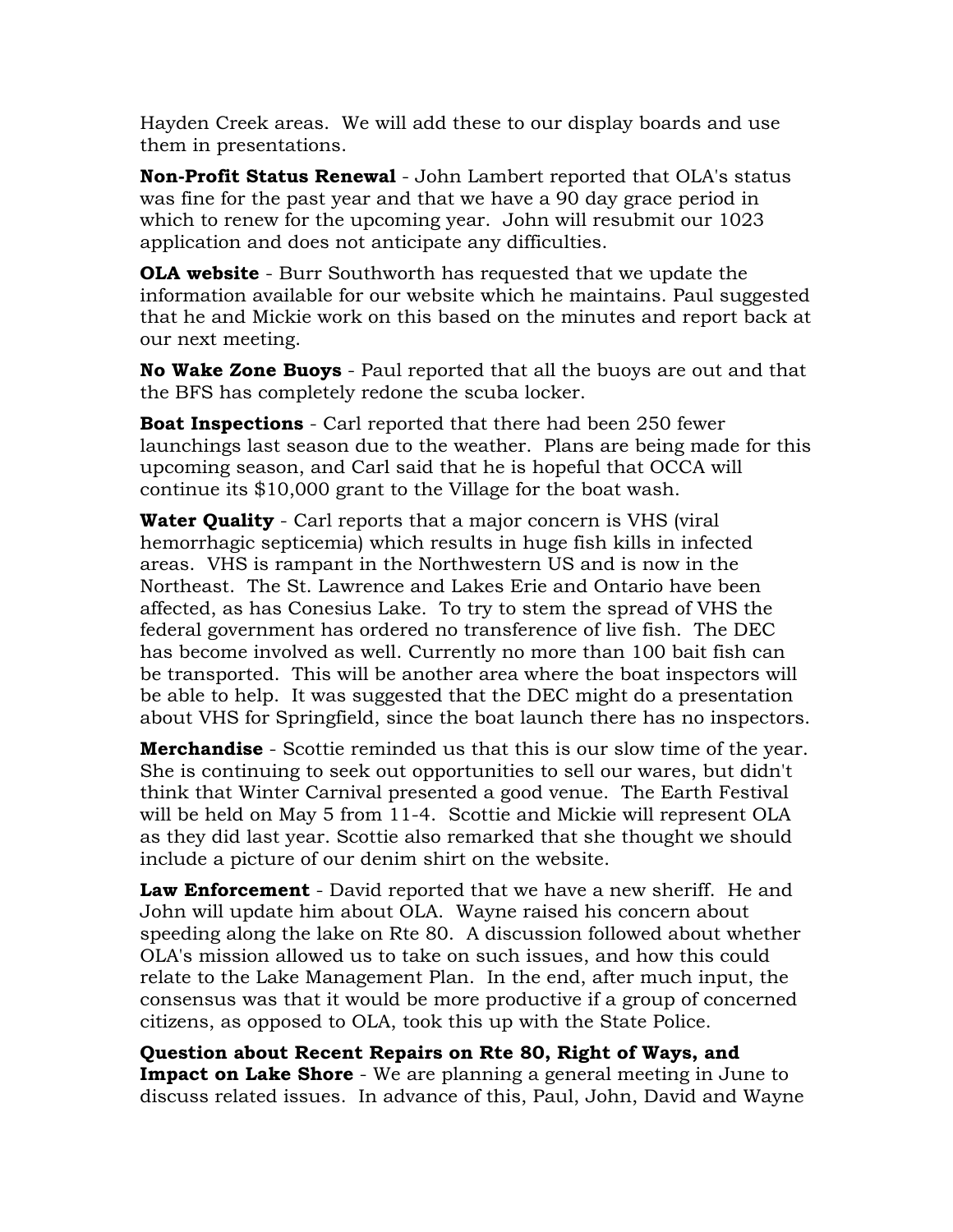would like to sit down with DOT in Oneonta to talk about these concerns. Wayne will arrange this meeting.

**Otsego Water Quality Coordinating Committee**- Carl is forwarding the minutes to OLA BOD. There are no major concerns other that VHS at this time.

**Otsego 2000** - Scottie updated us on progress regarding the decision for OLA and Otsego 2000 to work on a demonstration and education project about sediment and poor ditching practices. Martha Frey, Otsego 2000's executive director, wants to see a project with a farther reaching scope than our rip-rap initiative. She would also like to involve OCCA and the Otsego Land Trust. While this is being discussed, OLA will continue with the rip-rap. In addition the county is being funded to hydro-seed ditches.

Lake Front Park Buffer Strip - The current plan for the boardwalk calls for 12 - 8ft sections. We've purchased enough materials for 9 sections. The plan to plant under the boardwalk has been altered, and we now will use gravel. This also means that we can use the full width of the slat (rather than cutting them into narrower sections to allow light to infiltrate). This means the boardwalk will be easier to construct and will also require less hardware. In order for the BOCES Building Trades students to begin work, approximately \$325 worth of hardware must be purchased. The BOCES Innovative Agriculture Program is also working with the Lake and Valley Garden Club to choose and start plantings in the greenhouse. Carl and Dave will meet with Steve Zukedis at BOCES to finalize plans re the boardwalk. A motion was made and unanimously passed to allocate \$325 for hardware for the project.

**Mud Plume Photography** - Wayne has access to some potential photographs of the northeast corner of the lake. Wayne and Paul will contact Brian Kolner regarding this.

**Art Show** - David reported that OLA and the Cooperstown Art Association will jointly sponsor a show highlighting miniature Otsego lakescapes in May at the Art Association Gallery in the Village Library Building. Dave and Katie have also graciously offered to provide refreshments.

**Newsletter** - Paul will continue to explore editor possibilities. Feedback was that the newsletter is missed.

**Municipality Coordination Regarding Ditching and Seeding** - Scottie reported that she has connected with Sean Mulligan who is the new highway supervisor for the Town of Otsego. Paul and David will coordinate dates to meet with the highway supervisors and town supervisors. Paul will also send an email to Scott Fickbohm regarding the success of the hydroseeding on the East Lake Road.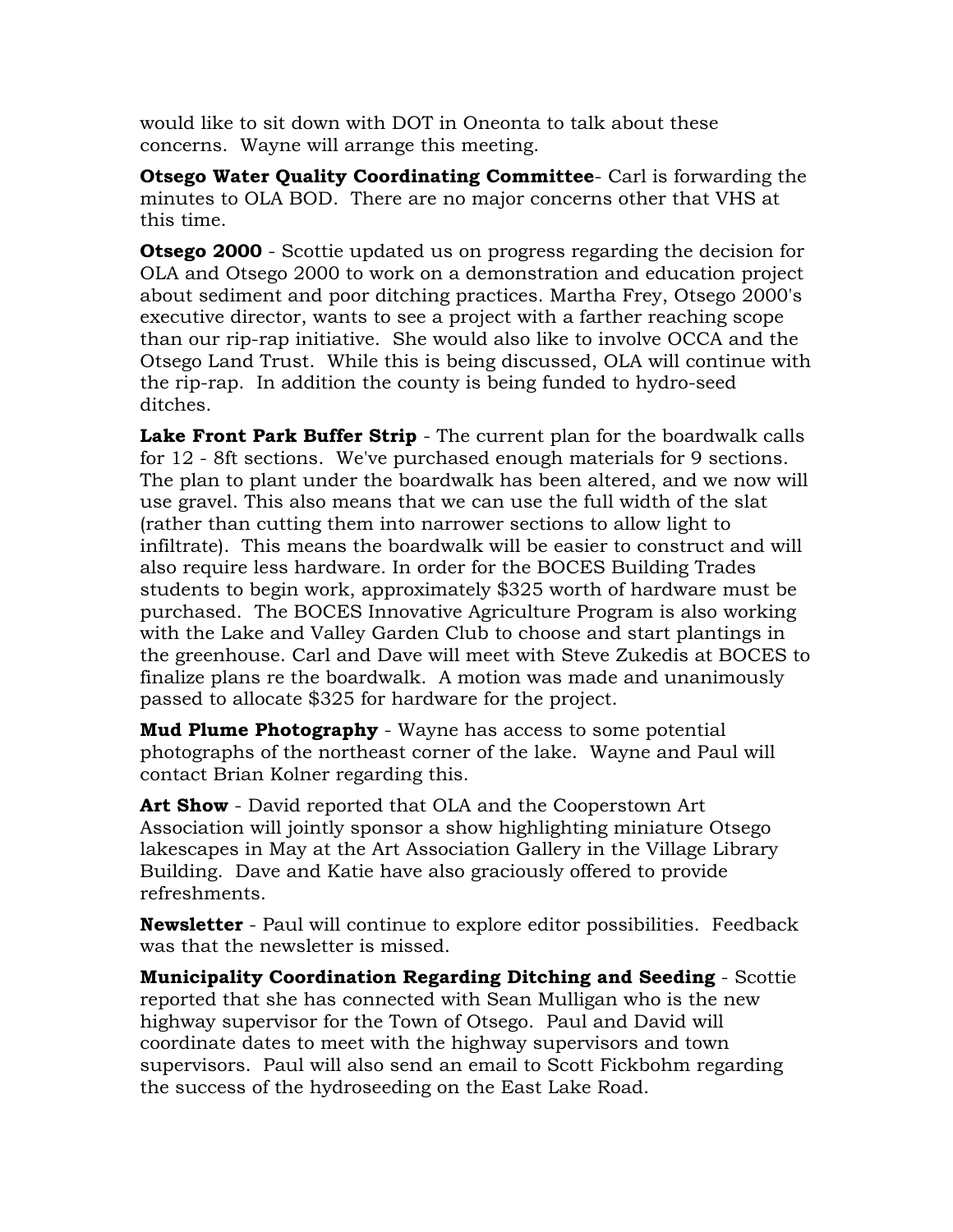**Fundraising Thank Yous** - Paul has caught up with these.

**Lake Front Fundraising**- Paul and Carl have well prepared presentations. Paul has asked for any suggestions of groups to approach. Carl reports that we are on the agenda for a Pancake Breakfast on April 22 at the Cooperstown Fire House. Board members are asked to help serve and members will be emailed.

**Springfield Landing Buffer Strip**- OLA's offer to help with installing riprap at the Public Landing was rejected, so the initiative to do a buffer strip in Springfield was tabled.

**Smart Steps Booklet**- Paul. Scottie, and Mickie have reworked the Cayuga Lake booklet. Eric Miller from OCCA has also been very involved in the project. We're at the point of being ready to turn over our revised copy. Paul distributed print-outs of the changes for the board to examine and give feed-back. He also reported that OCCA is seeking funding for a majority of this project. We are enclosing a membership envelope in the publication which will still probably bring in our expenditures close to the \$1500 mark. A motion was made and unanimously passed to authorize the subcommittee to coordinate and make expenditures not to exceed \$1500 to publish the Smart Steps Booklet. Mary also suggested that a thank you be written to Trade Winds who searched out and provided the high resolution logo for the Smart Steps booklet. Mary will provide contact information to Paul.

**Lake Management Plan** - Matt Albright is waiting for input to put together a 10 year update. He has said that he will have it together by the February Water Quality Meeting.

**June Membership Meeting**- Wayne spoke with Jerry Murello, Assistant Otsego County Resident Engineer for DOT, about the agenda for the meeting. Jerry will talk to Mike Adams who is the Resident Engineer out of the Oneonta office. Wayne will also contact the Middlefield Highway Super.

**Rip-Rap-** This has been purchased, but not delivered. Paul reported that the BFS has also asked about rip-rap for the Thayer ditches. This is on hold for present. Hydro-seeding may serve the purpose.

**Fun Membership Activities** - Wayne suggested that OLA needs to get people together for fun events and to promote OLA. He said many other lake associations support activities such as boat parades, picnics, rings of fire, etc. The idea of a youth fishing derby seemed attractive to many Board Members. A suggestion was made to use the Pavilion at Three Mile Point to combine a picnic, youth event, and August meeting. The BOD was asked to think about this, solicit input, and be ready to discuss ideas at our meeting in April.